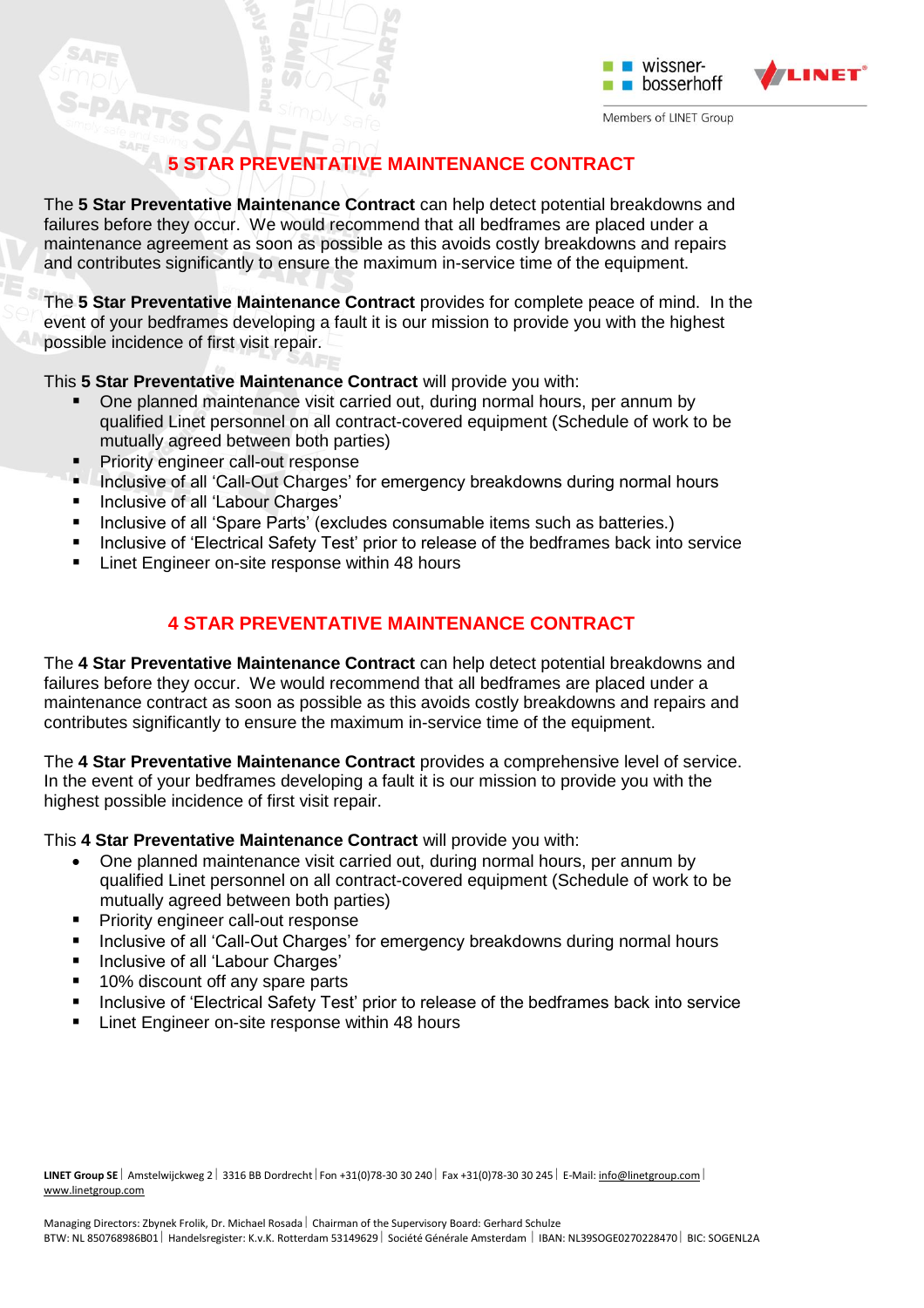

# **3 STAR PREVENTATIVE MAINTENANCE CONTRACT**

The **3 Star Preventative Maintenance Contract** can help detect potential breakdowns and failures before they occur. We would recommend that all bedframes are placed under a maintenance contract as soon as possible, as this avoids costly breakdowns and repairs and contributes significantly to ensure the maximum in-service time of the equipment.

The **3 Star Preventative Maintenance Contract** provides a standard level of service. In the event of your bedframe developing a fault it is our mission to provide you with the highest possible incidence of first visit repair.

This **3 Star Preventative Maintenance Contract** will provide you with:

- One planned maintenance visit carried out, during normal hours, per annum by qualified Linet personnel on all contract-covered equipment (Schedule of work to be mutually agreed between both parties)
- **Priority engineer call-out response**
- Discounted emergency breakdown call-out rates
- 10% discount off any spare parts
- **Inclusive of 'Electrical Safety Test' prior to release of the bedframes back into service**
- Linet Engineer on-site response within 48 hours

## **2 STAR WARRANTY CONTRACT**

The **2 Star Warranty Contract** can help detect potential breakdowns and failures, during the warranty period before they occur. We would recommend that bedframes, even whilst under warranty, are placed under contract as this can avoid the risk of bedframes having to be removed from service should a fault arise.

The **2 Star Warranty Contract** provides an essential level of service during the warranty period. In the event of your equipment developing a fault it is our mission to provide you with the highest possible incidence of first visit repair.

This **2 Star Warranty Contract** will provide you with:

- One planned maintenance visit carried out, during normal hours, per annum by qualified Linet personnel on all contract-covered equipment (Schedule of work to be mutually agreed between both parties)
- Warranty parts replaced if required with all labour and call-out charges included
- 10% discount off any spare parts required e.g. Consumable items such as batteries or user related damage parts as these are excluded from the contract.
- Inclusive of 'Electrical Safety Test' prior to release of the bedframes back into service

\_\_\_\_\_\_\_\_\_\_\_\_\_\_\_\_\_\_\_\_\_\_\_\_\_\_\_\_\_\_\_\_\_\_\_\_\_\_\_\_\_\_\_\_\_\_\_\_\_\_\_\_\_\_\_\_\_\_\_\_\_\_\_\_\_

Linet Engineer on-site response within 48 hours